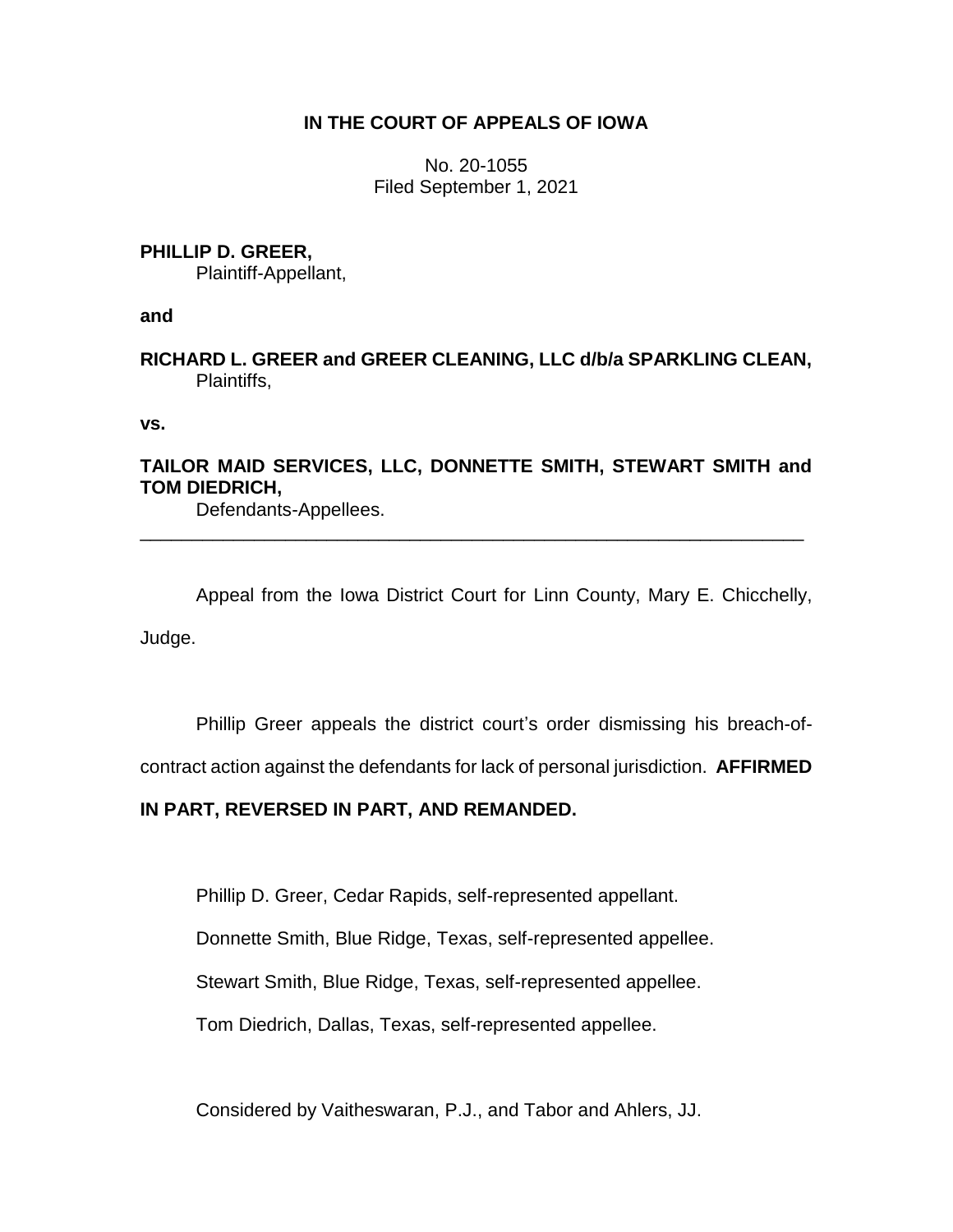### **VAITHESWARAN, Presiding Judge.**

Cedar Rapids resident Phillip Greer sued Texas company Tailor Maid Services, LLC (Tailor Maid) and Texas residents Donnette Smith, Stewart Smith, and Tom Diedrich<sup>1</sup> following failed negotiations to purchase the Texas company. He and two other plaintiffs, Richard Greer and Greer Cleaning, LLC, alleged in part that a letter of intent afforded the plaintiffs "the exclusive right to negotiate terms with the seller" and the defendants breached the letter of intent "by entering into discussions with one or more other interested buyers during the exclusive negotiating time frame." The district court granted a defense motion to dismiss the petition for lack of personal jurisdiction or standing. 2

On appeal, Phillip Greer argues (1) "the District Court erred in determining that the 'Letter of Intent' was not a valid contract"; (2) "the District Court erred in [d]etermining that the Plaintiffs had not incurred any damages and thus had no standing to file suit"; and (3) "the District Court erred in not applying the 'Calder Test' in determining whether the Defendants are subject to specific jurisdiction in the state of Iowa." The third issue is dispositive, stated more generically as whether the court had personal jurisdiction over the Texas defendants.

 $\overline{a}$ 

<sup>&</sup>lt;sup>1</sup> Deidrich was never served with process.

<sup>&</sup>lt;sup>2</sup> Phillip Greer represented himself and also purported to act on behalf of Richard L. Greer and Greer Cleaning. In an order denying his request for additional time to serve the defendants, the district court noted that Phillip Greer did not appear to be a licensed attorney and Iowa law did not allow business entities other than partnerships to represent themselves in court except through a licensed Iowa attorney, nor did Iowa law allow a non-lawyer to represent others in court. Phillip Greer moved to dismiss the other two plaintiffs. The district court found it unnecessary to rule on the motion.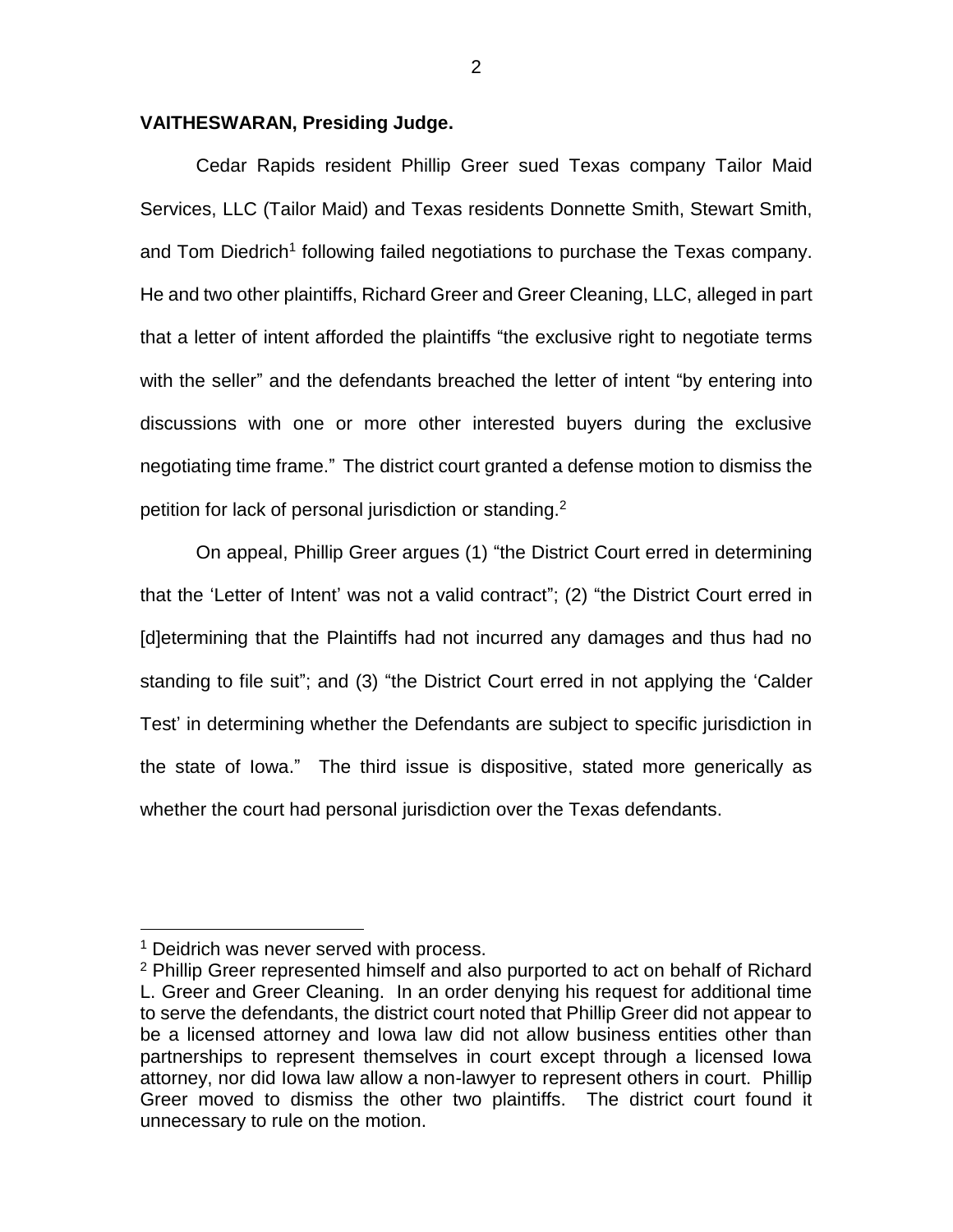The United States Supreme Court recently reaffirmed the "minimum contacts" standard for establishing personal jurisdiction. *See Ford Motor Co*. *v*. *Mont. Eighth Jud*. *Dist*. *Ct*., 141 S. Ct. 1017, 1024 (2021). The Court stated the focus is "on the nature and extent of the defendant's relationship to the forum State." *Id*. (internal quotation and citation omitted). The Court proceeded to discuss general and specific jurisdiction. *Id*. at 1024–25. Specific jurisdiction the only type at issue here—"covers defendants less intimately connected with a State, but only as to a narrower class of claims" than encompassed by general jurisdiction. *Id*. at 1024. "The contacts needed for this kind of jurisdiction often go by the name 'purposeful availment.'" *Id*. "The defendant . . . must take some act by which [it] purposefully avails itself of the privilege of conducting activities within the forum State." *Id*. (alteration in original) (internal quotation and citation omitted). The contacts "must show that the defendant deliberately reached out beyond its home—by, for example, exploisting a market in the forum State or entering a contractual relationship centered there." *Id*. at 1025 (alteration in original) (internal quotation and citation omitted). But "even then—because the defendant is not 'at home'—the forum State may exercise jurisdiction in only certain cases." *Id*. "The plaintiff's claims . . . must arise out of or relate to the defendant's contacts with the forum." *Id*. (internal quotation and citation omitted).

The purposeful-availment requirement was explicated by the Court in *Burger King Corp*. *v*. *Rudzewicz*, 471 U.S. 462, 475 (1985). There, the Court stated, "Jurisdiction is proper . . . where the contacts proximately result from actions by the defendant *himself* that create a 'substantial connection' with the forum State." *Burger King Corp*., 471 U.S. at 475 (citations omitted). Where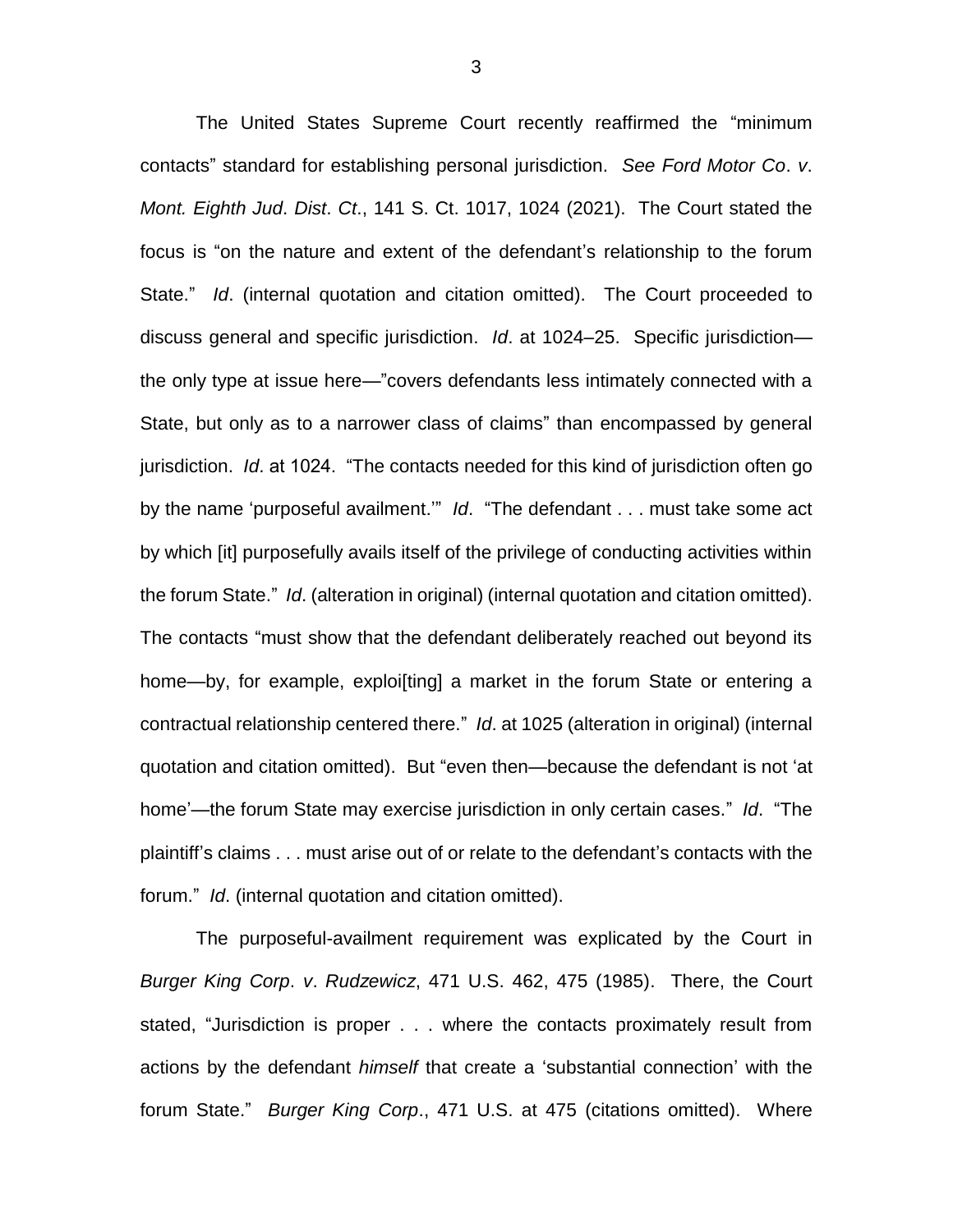defendants create "'continuing obligations' between [themselves] and residents of the forum," purposeful availment will be found. *Id*. at 476. "Jurisdiction in these circumstances may not be avoided merely because the defendant did not *physically* enter the forum State." *Id*. "[I]t is an inescapable fact of modern commercial life that a substantial amount of business is transacted solely by mail and wire communications across state lines, thus obviating the need for physical presence within a State in which business is conducted." *Id*. "So long as a commercial actor's efforts are 'purposefully directed' toward residents of another State, we have consistently rejected the notion that an absence of physical contacts can defeat personal jurisdiction there." *Id*.

Jurisdiction over defendants also may be appropriate based on the effects of their out of state conduct. *See Calder v*. *Jones*, 465 U.S. 783, 789 (1984). In *Calder*, Florida defendants were "primary participants in an alleged wrongdoing intentionally directed at a California resident." *Id*. at 790. The Court concluded jurisdiction over them was proper. *Id*.

Iowa follows the same framework. *See Ostrem v*. *Prideco Secure Loan Fund*, *LP*, 841 N.W.2d 882, 892–93 (Iowa 2014) (noting, "In the past we have used a five-factor test to evaluate whether a nonresident defendant had sufficient minimum contacts with Iowa," but "[a]lthough we have never expressly disavowed the five-factor test, we have recently followed the modern framework, which evaluates two criteria": "whether the defendant has purposefully directed his activities at residents of the forum and whether the litigation results from alleged injuries that arise out of or relate to those activities" (internal quotations and citations omitted)); *Shams v*. *Hassan*, 829 N.W.2d 848, 856 (Iowa 2013) (noting,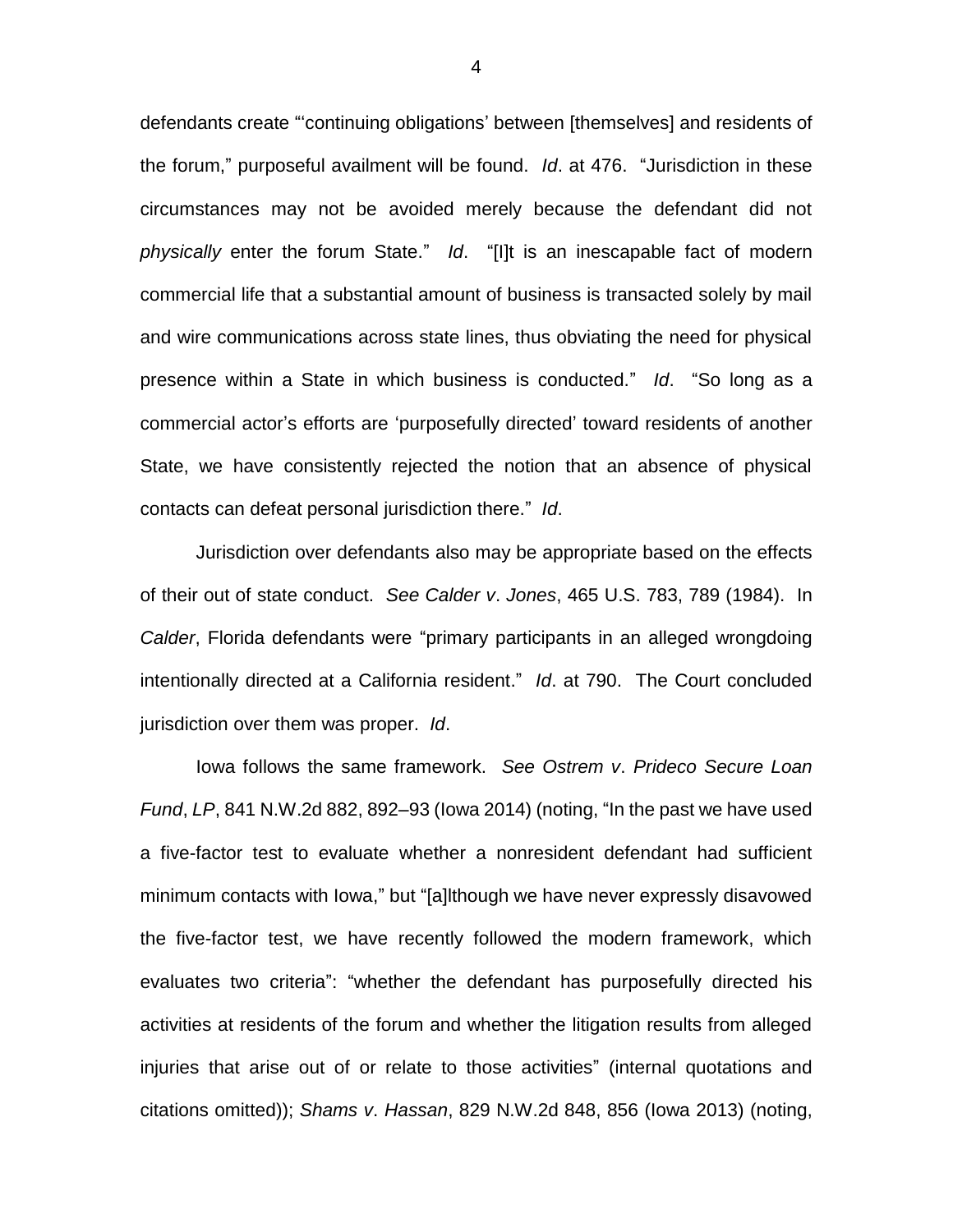"we have utilized an arguably different test from the federal model," but "we have followed the modern federal framework more closely in recent years"). Our courts examine whether a "defendant has purposefully directed [the defendant's] activities at residents of the forum and the litigation results from alleged injuries that arise out of or relate to those activities." *Cap. Promotions*, *L*.*L*.*C*. *v*. *Don King Prods., Inc*., 756 N.W.2d 828, 834 (Iowa 2008) (quoting *Burger King Corp.*, 471 U.S. at 472–73). The supreme court has cited and applied the *Calder* effects test. *Id*. at 836–37. In *Capital Promotions*, the court stated, "The *Calder* 'effects' test, as it has come to be known, is but one facet of the ordinary minimum contacts analysis, to be considered as part of the full range of the defendant's contacts within the forum." *Id*. at 836 (internal quotation and citation omitted).

The court also addressed the thorny issue of when internet marketing triggers personal jurisdiction. *Sioux Pharm*, *Inc*. *v*. *Summit Nutritionals Int'l*, *Inc*., 859 N.W.2d 182, 193 (Iowa 2015). Although *Sioux Pharm, Inc*. considered general rather than specific jurisdiction, the court cited and applied a test used in the specific jurisdiction context:

[T]he likelihood that personal jurisdiction can be constitutionally exercised is *directly proportionate to the nature and quality of commercial activity that an entity conducts over the Internet*. This sliding scale is consistent with well developed personal jurisdiction principles. At one end of the spectrum are situations where a defendant clearly does business over the Internet. If the defendant enters into contracts with residents of a foreign jurisdiction that involve the knowing and repeated transmission of computer files over the Internet, personal jurisdiction is proper. At the opposite end are situations where a defendant has simply posted information on an Internet Web site which is accessible to users in foreign jurisdictions. *A passive Web site that does little more than make information available to those who are interested in it is not grounds for the exercise [of] personal jurisdiction*. The middle ground is occupied by interactive Web sites where a user can exchange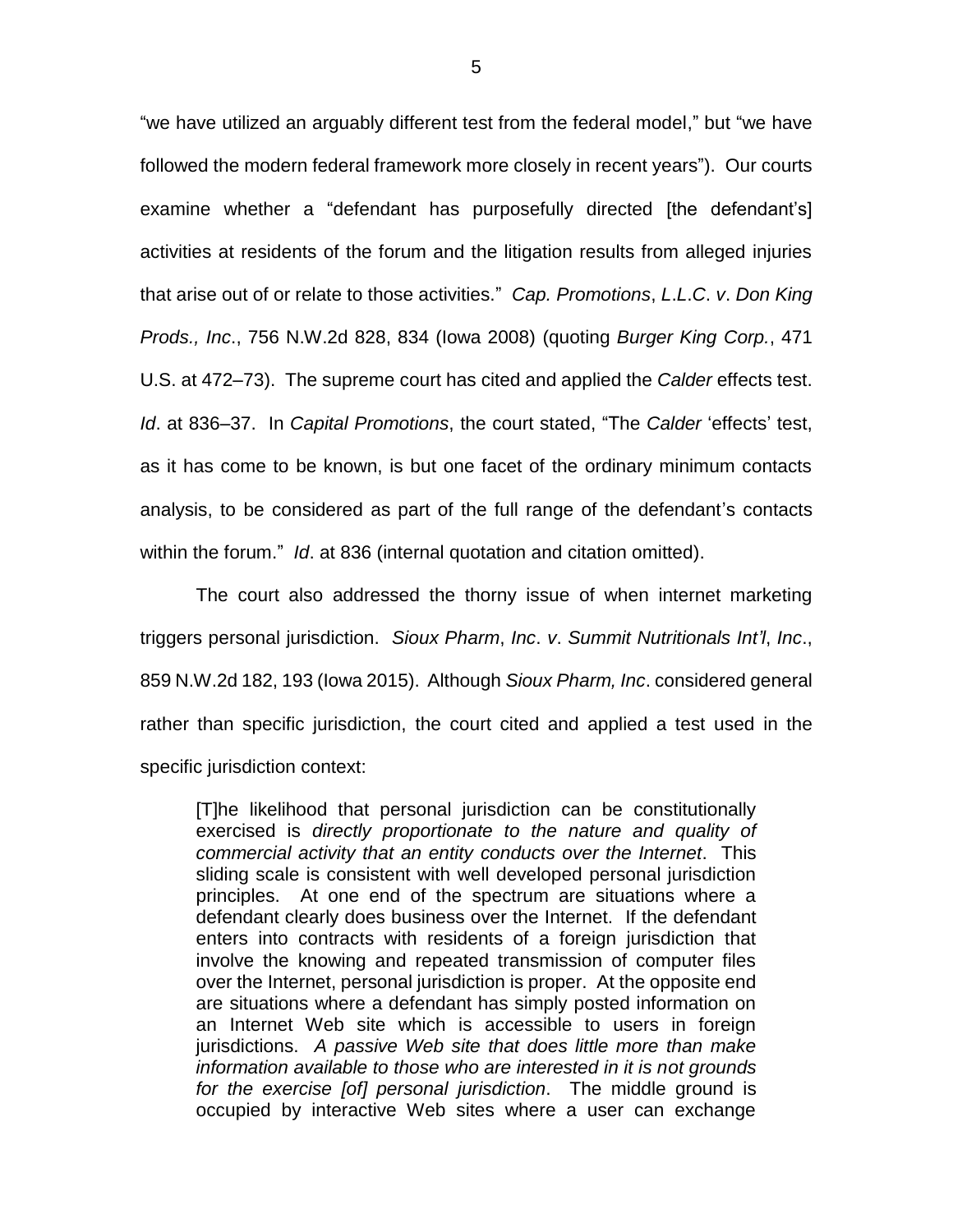information with the host computer. In these cases, the exercise of jurisdiction is determined by examining the level of interactivity and commercial nature of the exchange of information that occurs on the Web site.

*Id*. (alterations in original) (quoting *Zippo Mfg*. *Co*. *v*. *Zippo Dot Com, Inc*., 952 F. Supp. 1119, 1124 (W.D. Pa. 1997)).

With these principles in mind, we turn to the standard of review and burden of proof. "[T]he constitutional minimum-contacts analysis is a fact-intensive one; and we apply it on a case-by-case basis." *Shams*, 829 N.W.2d at 858. "Rulings on questions of personal jurisdiction are reviewed for correction of errors at law." *PSFS 3 Corp*. *v*. *Seidman*, \_\_\_ N.W.2d \_\_\_, \_\_\_, 2021 WL 2603082, at \*10 (Iowa 2021) (citation omitted). "The plaintiff has the burden to set forth a prima facie case that jurisdiction is appropriate, with the district court 'accept[ing] as true the allegations of the petition and the contents of uncontroverted affidavits.'" *Id*. (alteration in original) (citation omitted). "Once 'the plaintiff makes a prima facie case . . . , the burden shifts to the defendant to rebut that showing.'" *Id*. (alteration in original) (citation omitted).

Greer alleged the following in his petition: "On or before April 24, 2019, Greer responded to an advertisement listing Tailor Maid for sale. This was one of several advertisements placed on websites commonly utilized to solicit potential buyers of small businesses. These ads were targeted to all states nationwide including Iowa." Greer further alleged: "After some discussion between Greer and all of the Defendants, a Letter of Intent (LOI), attached as Exhibit A, was finalized and signed by both parties as of May 20, 2019."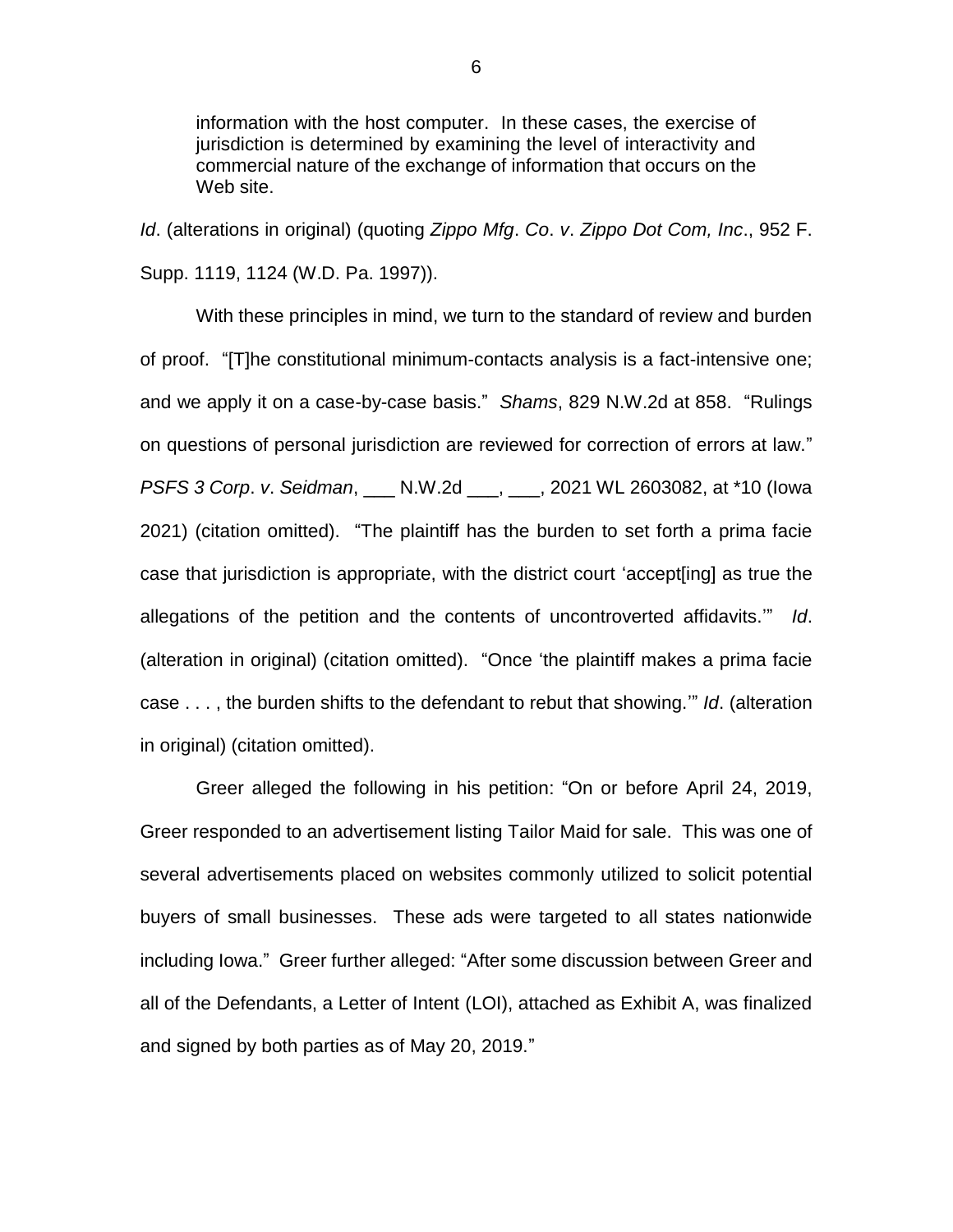The LOI contained an acknowledgment that "time is of importance" and they would "work towards closing the transaction as quickly as possible," with Greer "target[ing] a closing date of July 31," pushed back "as late as August 31." The LOI further stated, "The primary driver will be the amount of time that financing arrangements and due diligence can be completed." Although the document stated "this letter is nonbinding and constitutes an indication of intent only," the same paragraph excepted two paragraphs from the propositions. One of those paragraphs, titled "Exclusive Negotiations," stated:

During the interim period between the execution of this letter of intent and either a) the final closing of the transaction or b) it has become evident that a transaction cannot be agreed upon, the buyer has the exclusive right to negotiate terms with the seller. Under no circumstances shall this right be extended beyond June 30, 2019 unless both parties agree in writing to renew this agreement for an additional time period.

Greer alleged, "After May 20, 2019, but before June 28, 2019, one or more Defendants made contact with one or more additional buyers and began discussions with those buyers while the original LOI was still in force." And Greer alleged:

Beginning on or around June 13 and continuing until June 27, the Defendants began deliberately or negligently providing false and incorrect data on the firm to be purchased. This was manifested in many financial statements with different numbers being presented on the statements. There were also false statements with regard to the level of insurance that was provided for the firm. This caused unnecessary delays and was slowing and delaying the due diligence and closing process substantially.

Greer further alleged that, on June 27, 2019, he "was seeking additional data to

address the discrepancies and other information and begin the final preparation of

the Purchase Agreement" when the defendants' agent, "knowing that the firm was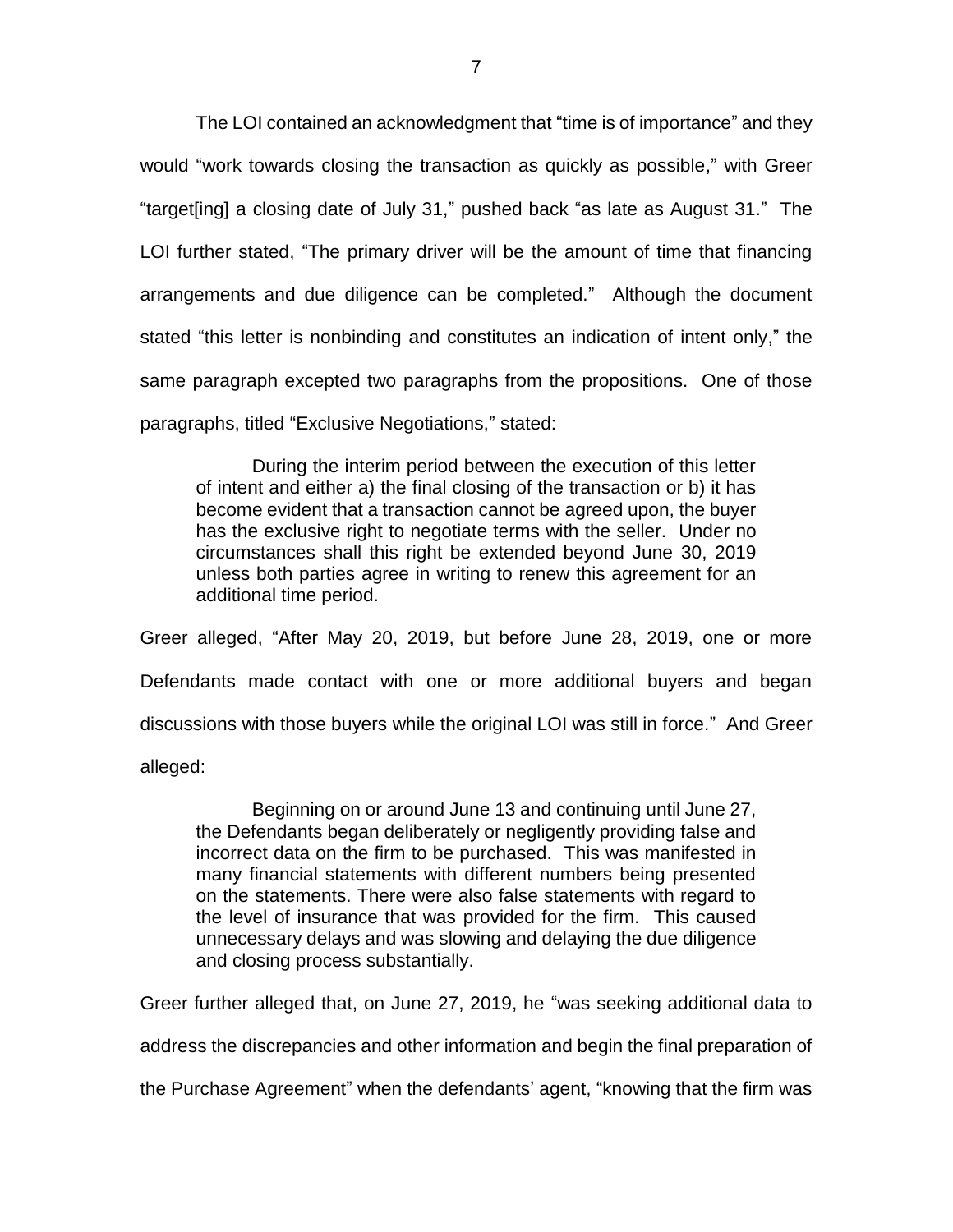subject to an exclusive negotiating period and the implied duty of negotiating in good faith, notified [him] via email that there was another buyer involved." Greer alleged he received another email containing "misleading and entirely false" assertions and declining to negotiate further. He raised several claims including breach of contract.

We must accept Greer's allegations as true for purposes of the personaljurisdiction analysis. Those allegations establish that the defendants marketed to Iowa via a website catering to potential purchasers of small businesses. *See Ford Motor Co*., 141 S. Ct. at 1026 (noting Ford "actively seeks to serve the market for automobiles and related products in" the forum states); *Ostrem*, 841 N.W.2d at 902 (concluding the defendant "purposefully directed its activities at residents of Iowa"); *Cascade Lumber Co*. *v*. *Edward Rose Bldg*. *Co*., 596 N.W.2d 90, 92 (Iowa 1999) ("We have recognized a stronger interest in seeing jurisdiction extended to nonresident sellers than to nonresident purchasers."). The defendants sought out potential purchasers, including Greer. They were not simply passive purveyors of information on the internet. The defendants followed up by executing a document with an Iowa resident that afforded Greer the exclusive right to negotiate contract terms for the purchase of their business for a specified period of time. *See Ostrem*, 841 N.W.2d at 887 ("[W]e hold that this assignee is subject to personal jurisdiction in Iowa based on its own contacts with this forum through the contractual relationships it assumed by the assignment."). We recognize contracts alone do not establish minimum contacts. *See Ross v*. *First Sav*. *Bank of Arlington*, 675 N.W.2d 812, 818 (Iowa 2004) (stating participation agreements "do not alone establish sufficient minimum contacts"). But the question here is not whether the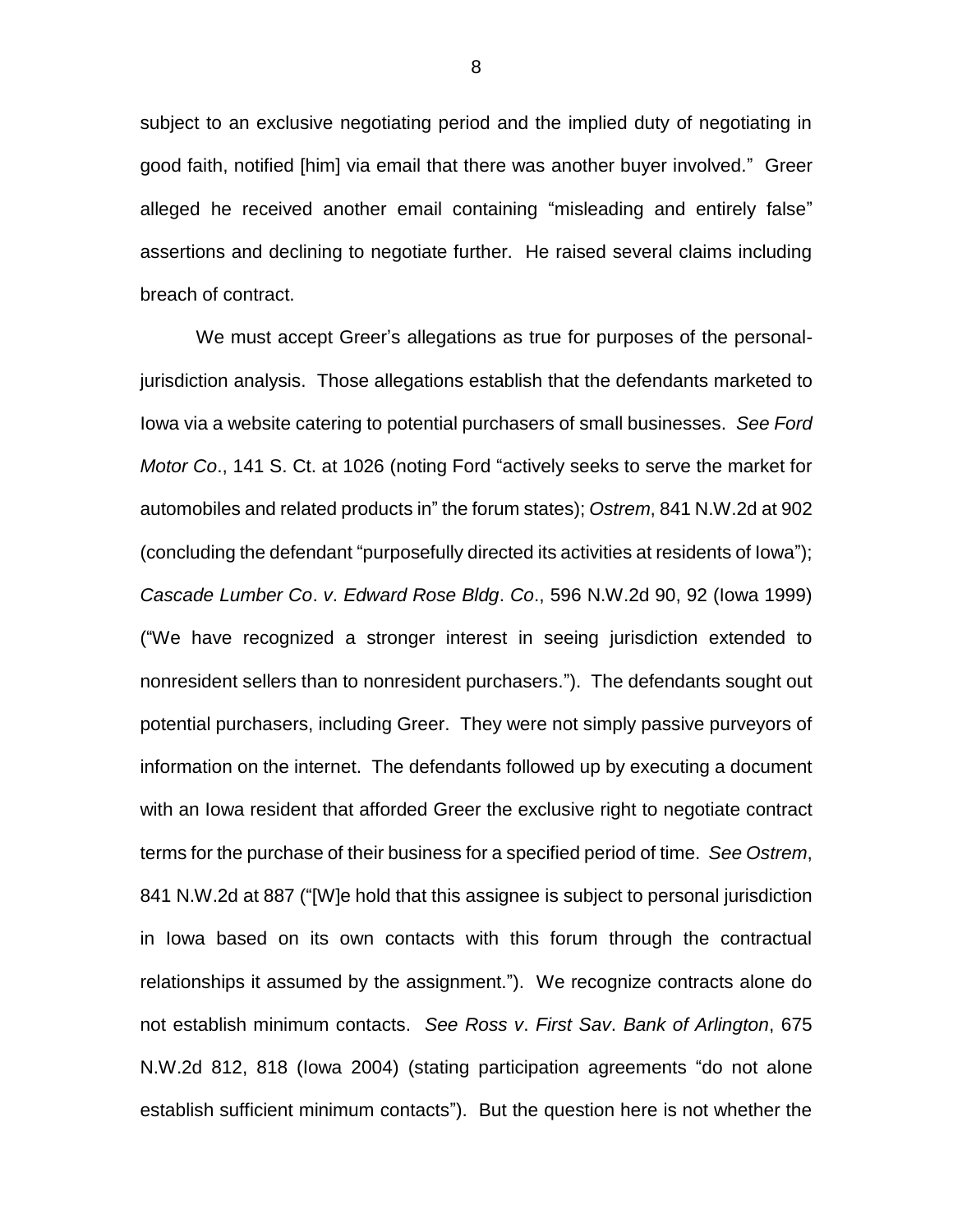LOI was an enforceable contract that established sufficient minimum contacts with Iowa but whether the LOI and the discussions that preceded and followed its execution were sufficient to establish that the defendants purposefully availed themselves of the forum state. *See Burger King Corp.*, 471 U.S. at 478–79.

According to the plaintiffs, those discussions established the defendants' failure to honor the exclusivity clause. Before the deadline for consummating an agreement or ending negotiations, the defendants allegedly acknowledged there was another buyer. *See Sioux Pharm*, *Inc*., 859 N.W.2d at 197 (noting "allegedly unfair competition harmed the Iowa plaintiff . . . in this state under the *Calder* effects test"); *cf*. *Cap. Promotions*, 756 N.W.2d at 837 (declining to find specific jurisdiction where "the acts alleged to constitute the interference [with contract] were directed toward" a resident of Nevada and his Nevada manager). Greer carried his preliminary burden of proof to support exercise of specific personal jurisdiction over the defendants.

The Smiths proffered affidavits to counter the assertion of personal jurisdiction. Those affidavits did not controvert Greer's key allegations. Donnette Smith acknowledged signing the LOI and attested that she "believed the parties were on track to close a deal in July 2019." She also acknowledged sending Greer "approximately five direct messages on behalf of Tailor Maid" during the exclusivity period. Stewart ("Allen") Smith relied on the fact that he only "participated in a single phone call with Phillip Greer." But he said nothing to contradict Greer's assertion that the defendants executed a document giving the plaintiffs the exclusive right to negotiate the purchase of Tailor Maid's assets and then went behind their back to solicit another buyer. Because the affidavits failed to

9